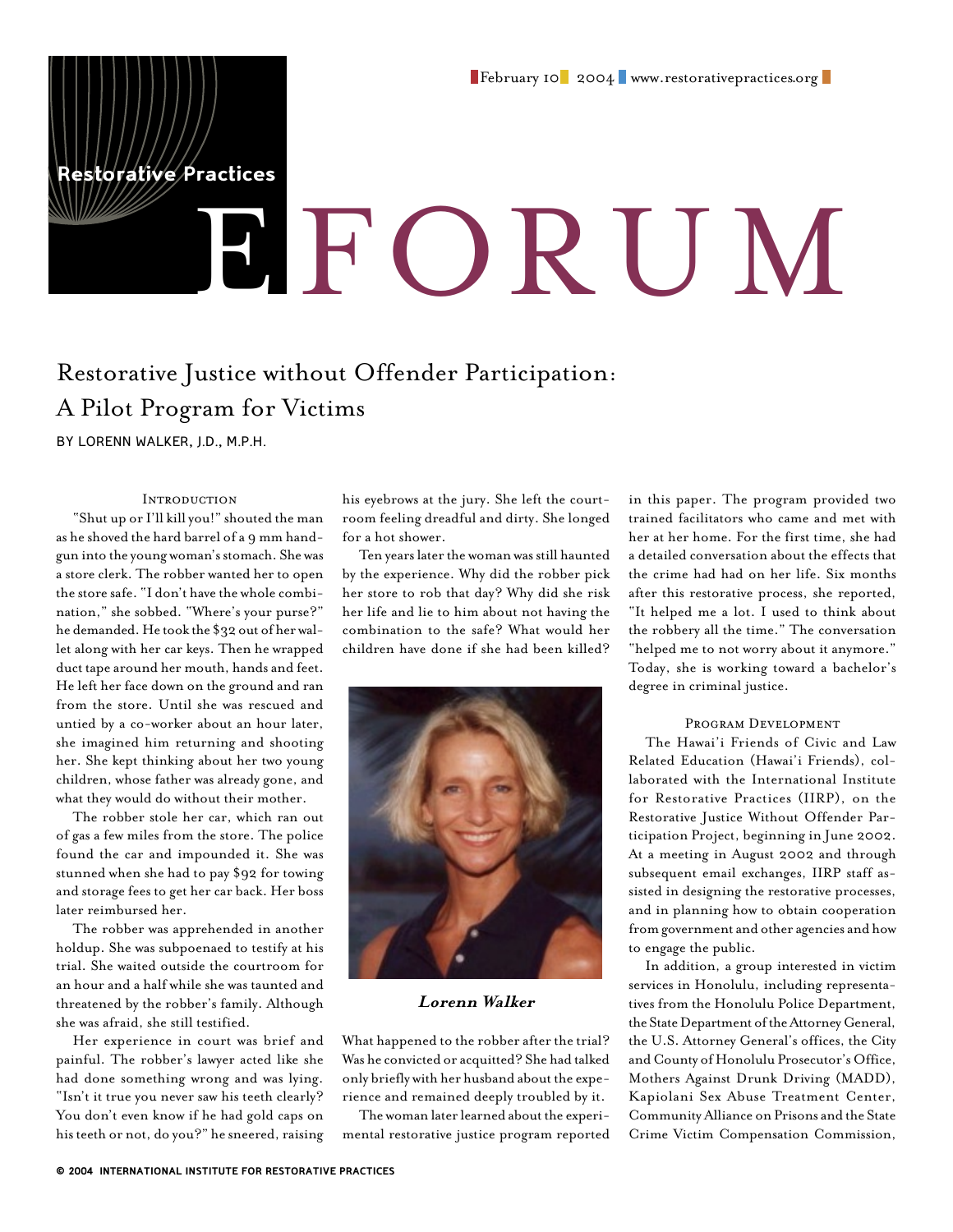# **E** FORUM

helped develop and guide this experimental program through a series of three meetings, beginning in September 2002.

#### RESTORATIVE JUSTICE

Restorative justice is a response to crime that considers the needs of victims, offenders and the community (Zehr, 2002). While the modern restorative justice movement began in the 1970s, some believe that "restorative justice has been the dominant model of criminal justice throughout most of human history for perhaps all the world's peoples" (Braithwaite, 2002). Restorative justice in Europe was largely abandoned at the time of the Norman Conquest (Van Ness, 1986). However, many indigenous cultures worldwide have never stopped using it (Braithwaite, 2002 and Zehr, 2002).

The general goal of modern restorative justice is to create a process for reconciliation between defendants who accept responsibility for their wrongdoing, their victims, and their community, family and friends, who are affected by the crimes (Zehr, 1990). Usually, restorative justice happens after a defendant has admitted guilt, and if the victim agrees to participate in a restorative process, it brings both parties together. There are many situations, however, where a shared victim and offender process is not possible, but where a restorative response can provide important benefits for the victim or offender, even without the other's presence.

Some complain that a shortcoming of restorative justice is its failure to address the needs of victims when they do not meet with offenders (Roche, 2003). However, there are many reasons why meetings between victims and offenders are not possible. First, in most criminal cases the offenders are unknown. Less than 20 percent of all crime results in an arrest (FBI, 2003). Therefore, even if victims want to meet with offenders in a restorative process, often no offender has been identified and arrested, making such a meeting impossible.

Second, many offenders fail to take responsibility for their crimes. Although over 90 percent of all charged defendants eventually admit that they committed a crime, by means of a plea bargain (Hall,

1996), many maintain that they were not responsible for the crime. Restorative justice meetings between victims and offenders are about potential reconciliation. Meetings with victims and offenders, when offenders deny responsibility, usually create further hardship to victims, although under certain conditions these meetings may have some benefit (Walker, 2002).

Finally, many victims simply do not want to meet with the offenders. Eight restorative

**There are many situations where a shared victim and offender process is not possible, but where a restorative response can provide important benefits for the victim or offender, even without the other's presence.** 

justice programs collected data on the percentage of victims unwilling to meet with offenders (Kerner, Marks & Schreckling, 1992; Moore & McDonald, 1994; Maxwell & Morris, 1996; McCold & Wachtel, 1996; Strang, 2000; Trimboli, 2000; Braithwaite, 2002; and Hoyle, 2002). Analysis of these studies showed that an average of 47 percent of victims, when offered the opportunity to participate in a restorative process with the offenders, declined the invitation.

Howard Zehr, a recognized leader of the modern restorative justice movement has written:

In a restorative system, services would start immediately after a crime to address victim needs and to involve the victims, regardless of whether an offender is apprehended. Thus victim assistance, while it cannot be seen as fully restorative, is an important component of a restorative system and should be seen at least as partially restorative.

(Zehr, pp. 55-56, 2002)

John Braithwaite, a well-known Australian criminologist and proponent of restorative justice, agrees that providing a restorative response for victims not meeting with offenders can assist them and should be pursued even without the offender's participation (personal correspondence, November and December 2003). Indeed, "partially restorative" processes can be beneficial for anyone who participates.

#### PARTIALLY RESTORATIVE PRACTICES

There are ranges of restorative justice practices, from "fully restorative" to "mostly restorative" to "partially restorative" (McCold & Wachtel, 2002). The main criterion for determining where a particular practice fits in the restorative gauge is based on who participates in the process. A fully restorative practice includes the participation of all direct stakeholders: the victim, offender and their family and friends. A restorative practice with only the victim or offender is a "partially restorative" practice. For reconciliation purposes, a partially restorative practice is not as ideal as a fully restorative practice, but still offers important benefits.

While offenders have the opportunity to participate in restorative programs without victim participation, usually victims do not. Although there are counseling, compensation and support-group programs for victims of particular types of crimes, such as sexual abuse, drunk driving and violent crimes, most crime victims are on their own to meet their needs, both materially and psychologically. Ironically, our justice system provides more resources for criminal offenders than for the people they harm.

The National Center for Victims of Crime (NCVC) has undertaken the "Parallel Justice" project, which seeks to "revolutionize our response to crime victims" (NCVC, 2003). Parallel Justice is being conducted at four sites in the United States, with the aim of assisting crime victims in a variety of ways, including "establishing non-adversarial forums where victims have an opportunity to explain what happened to them, what the impact on their lives was, and what resources they need to get their lives on track." The experimental restorative justice program reported in this paper coincides with the goal of the Parallel Justice project.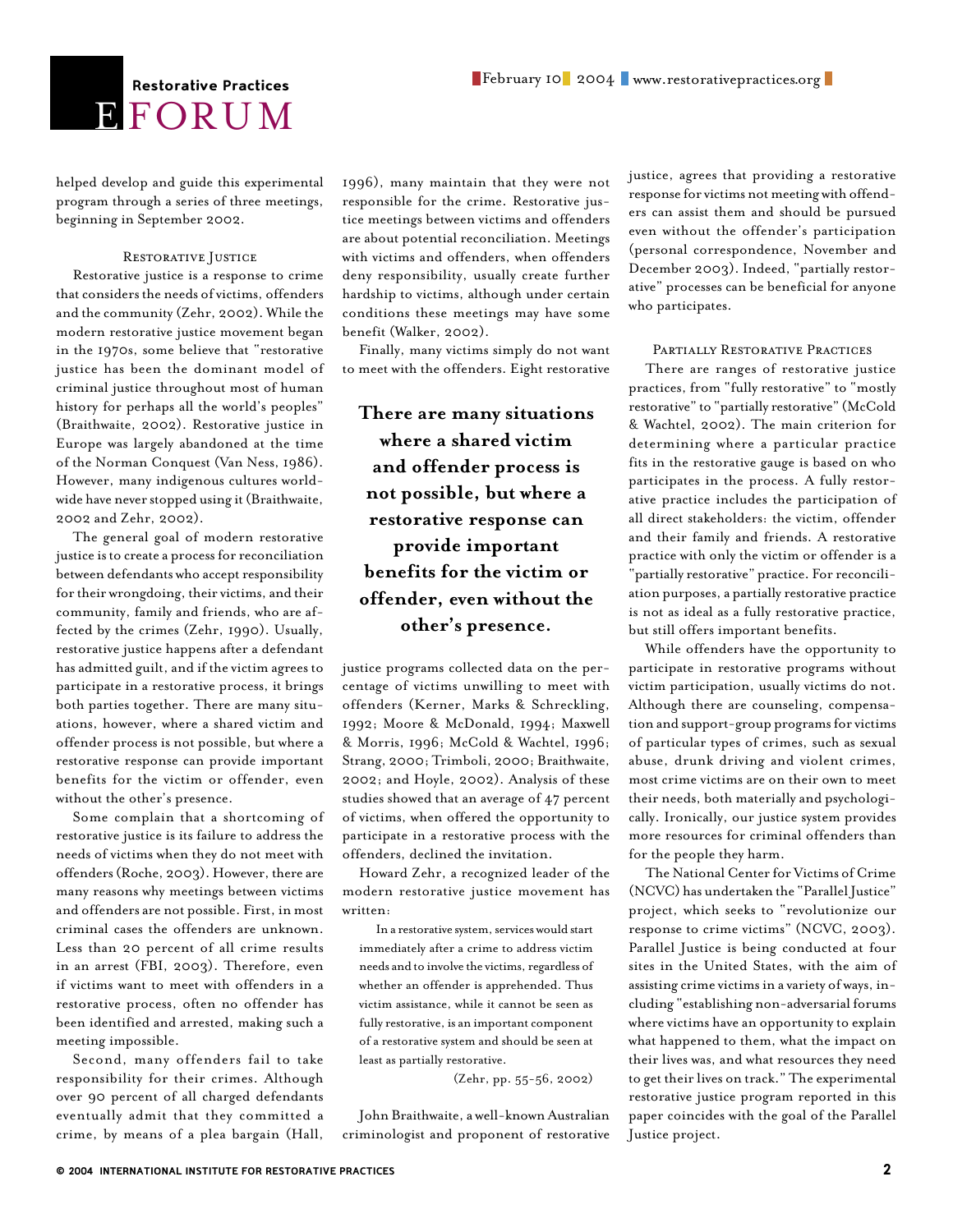# BFORUM

Influences and Related Thinking

The work of many individuals was applied in developing this restorative practice, including Howard Zehr, John Braithwaite, Kay Pranis, Paul McCold, Ted Wachtel and Daniel Van Ness.

Terry O'Connell, an Australian who is largely responsible for introducing restorative conferencing to the American criminal justice system (Pranis, 1998 and Wachtel, 1997), and Insoo Kim Berg, a co-founder of solution-focused brief therapy (Nichols

# **Ironically, our justice system provides more resources for criminal offenders than for the people they harm.**

& Schwartz, 2001), were consulted in the development of the questions that form the general outline of the practice.

Solution-focused brief therapy (SFBT) was originally developed by Insoo Kim Berg and Steve de Shazer "as a quiet revolt against the prevailing view of what is helpful to people with problems of living" (Berg & Steiner, 2003). SFBT represents a radical departure from traditional psychological therapy. "In SFBT the therapist's role is more like a facilitator than a counselor" (DeJong & Berg, 2002), empowering people to solve their own problems, which is consistent with restorative justice.

In a more general way, others who have dealt with surviving trauma and suffering, and whose thinking is consistent with the goal of restorative justice, have influenced the project. Viktor Frankl, who suffered in Nazi concentration camps, has written, "Life ultimately means taking responsibility to find the right answer to its problems and to fulfill the tasks, which it constantly sets for each individual" (Frankl, 1984, p. 85). The Dalai Lama, Tibet's exiled leader, advises that "our confidence and self-reliance can grow and our courage become strengthened as a result of suffering." This, he says, can be achieved by "examining it, analyzing it, determining its causes, and finding out how to deal with

them" (The Dalai Lama, Ethics for the New Millennium, p. 140).

Finally, Desmond Tutu, the 1984 Nobel Peace Laureate and chairperson of South Africa's Truth and Reconciliation Commission (TRC), says:

It is ultimately in our best interest to be repentant, reconciling and reconciled people because without forgiveness, without reconciliation we have no future. ...

In forgiving, people are not being asked to forget. On the contrary, it is important to remember, so that we should not let such atrocities happen again. Forgiveness does not mean we condone what has been done. It means taking what happened seriously and not minimizing it; drawing out the string in the memory that threatens to poison our entire existence. It involves trying to understand the perpetrators and so have empathy to try to stand in their shoes and appreciate the sort of pressures and influences that might have conditioned them.

(Tutu, 1999, pp. 165 & 206)

Hate is like rust. It eats away at our core. A restorative response can provide crime victims with the opportunity to address the harm they have suffered and let go of their hate. A restorative response can be an effective method for victims to find meaning from their suffering and to move from being a *victim* to becoming a *survivor.* Here is the story of an artist who used the serious harm he suffered to create something beautiful out of garbage.

# The Creation of the Shattered Heart

"What are you doing!" the man yelled. He had just returned home and found a stranger in his house rummaging through some desk drawers. The apparent thief turned around and made a wailing sound as he moved his lips. He was deaf and mute. He grabbed a piece of paper on the desk and scribbled out a message: "Can you help me? I was robbed of all my money. I'm hungry. I need a clean shirt." He was disheveled and looked desperate, but he was also young and seemed innocent. The man decided to help him. He gave him clean clothes and some food, and let him sleep on his couch for the night. The intruder told him his name.

It was 1975 and the helpful man was 26 years old. He was an artist who had just received his master's degree in fine arts from the University of Hawaii. He had struggled himself in life and the intruder seemed harmless. It was natural for him to be kind.

Later that night, the artist woke up choking on smoke billowing up from the bottom story of his house. The place was on fire. He rushed downstairs, looking for the intruder, but he was gone. The roar of sirens got louder. As he ran out of his house, two

# **A restorative response can provide victims with an effective method for finding meaning in their suffering.**

fire trucks screeched into his driveway. But it was too late. His house went up in flames. All his artwork was gone, work that he had spent years on. His home and all his belongings were destroyed. The firemen said the fire had been started by arson.

Later that night, wrapped in a blanket, the artist gave a statement to the police. He told them about the intruder, who must have started the fire. But the artist was arrested. A man with the same name as the intruder's had been found dead earlier that day. The artist was no longer an arson victim but a murder suspect. After spending hours at the police station, the artist was able to convince the police that his story was true. The police finally recognized the intruder as the suspect in a string of other crimes. The artist was released.

The artist not only lost his home that night—he lost his job. Some of his employer's property that had been stored in his house was lost in the fire. "How could you be so stupid as to help some criminal? You're too stupid to work for me," said his boss when she fired him.

Losing everything that grim night put the artist on a path that led to a successful career 25 years later. Because he had no money to buy art supplies, he was forced to become creative with what he could find for free to make his art. He found his supplies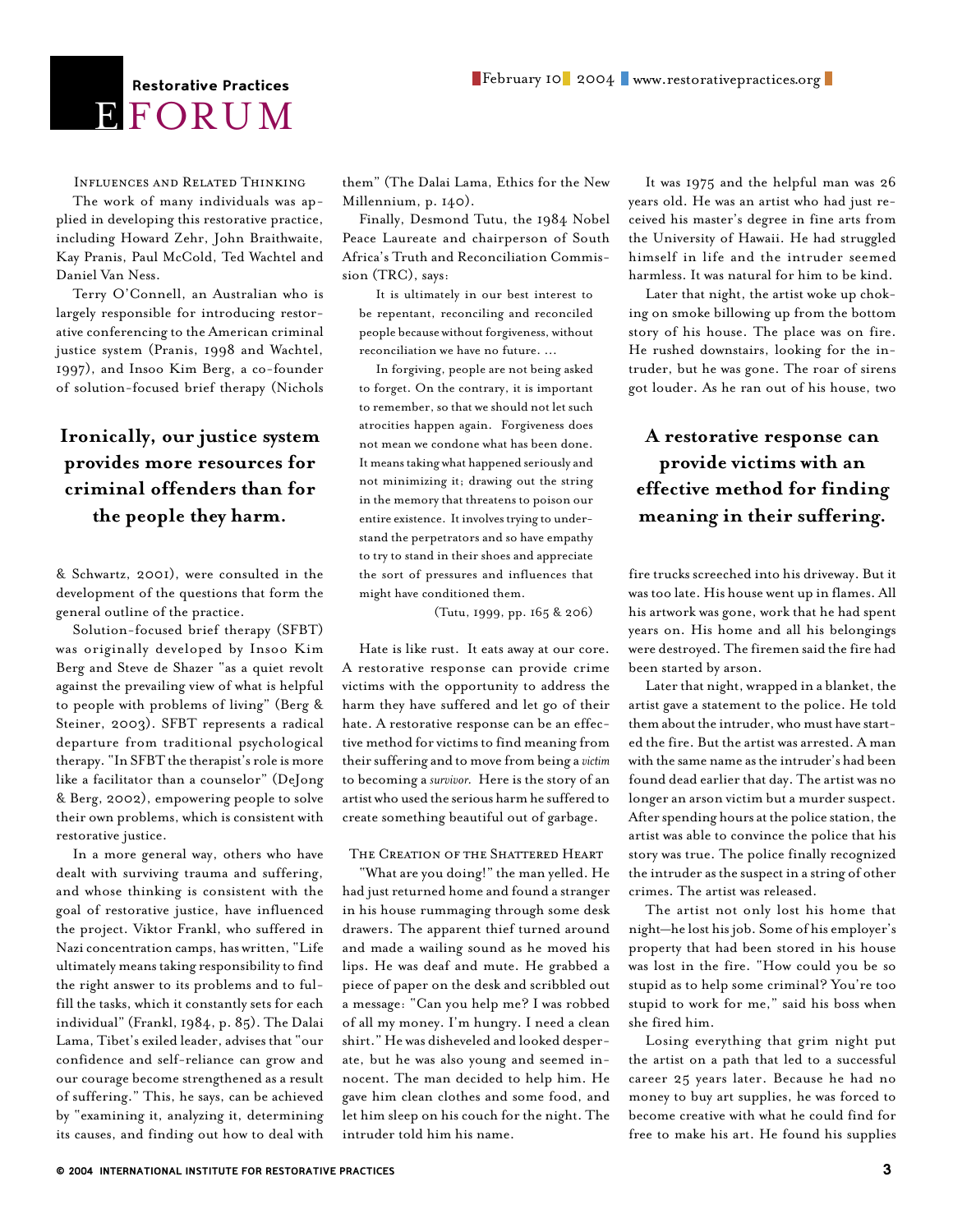# **E** FORUM

in the garbage. Over the years he developed high-level assemblage art skills. One type of garbage he found, and still works with today, is broken glass.

The artist has a studio in downtown Honolulu. His "shattered hearts" are popular art pieces. These stunning, three-dimensional hearts are made from broken pieces of colored glass glued together. Shattered hearts are in art galleries and museums and are collected by other artists and individuals.

# **A goal of the pilot program is that the crime victims who participate become facilitators of the practice and benefit from this role.**

After meeting for several hours as a participant in this restorative project, the artist said, "Looking back on it, losing everything turned out to be a good thing. It was important for me as an artist. If I hadn't lost my house, my job and all my work that night, I wouldn't have gotten into the work I do now," he said.

#### Description of Practice

The restorative practice developed for this project simply gives victims an opportunity to tell their stories in a small group setting. They can talk about how they have been affected by the crime and what might assist them in repairing the harm.

The victim of a violent crime myself 27 years ago, I conceived of the idea for this practice because I recognized the need to provide a forum like this for victims, without an offender's participation. As coordinator of the program, I work with a co-facilitator, another former crime victim who recognized the need for this program. Our combined experience in therapy, public health and the law provided us with the ideal background to develop the practice.

Working as two facilitators together on the cases gave us the opportunity to discuss the practice, its effectiveness for victims and ways to improve it. While two facilita-

tors are not necessary to conduct restorative practices, in this case having co-facilitators provided a serendipitous effect. Working together and discussing the cases of other victims gave us the opportunity to reaffirm how our own suffering, resulting from the crimes committed against us, made our lives more meaningful.

An eventual goal of the pilot program is that the crime victims who participate in the program become facilitators of the practice and benefit from this service role. Having prior crime victims co-facilitate the practice can provide a positive benefit for them, as well as for the victims they are assisting. Several victims who participated in the pilot have indicated an interest in becoming facilitators themselves in the future.

When the practice includes only the victim and the facilitators, it is called a restorative conversation, and when the victim brings one or more supporters to the meeting, it is called a circle of care.

Before the restorative event, a facilitator talks with victims about what to expect in the meeting, which is held at a place and time convenient for them. The facilitator asks victims if they want to bring supporters with them to the meeting. Most of the victims in this project chose to meet alone with the facilitators. Most meetings were held at the victims' homes.

Victims are asked a series of open-ended questions, presented below. The questions are not followed in every case. The list of questions is still a work in progress. The initial questions address the issue of how the victims have coped with the aftermath of the crime:

- How have you managed to get through this so far?
- Who or what has been most helpful in dealing with this terrible situation?

Subsequent questions facilitators may use to help the victims tell their stories:

- What happened?
- How has the crime or crisis affected you?
- What has been the hardest thing about what happened?
- How have others who are close to you been affected?
- How have they responded?
- What would you want those responsible for what happened to you to know about your experience?
- What is needed to help you deal with some of your hurt and pain?
- How might others help?
- What things can you do that might also help?

# **One restorative conversation with a victim led to holding a formal conference with the offender and other key stakeholders.**

- What can others learn from your experience?
- Can you think of anyone else who also has experienced the same or a similar event?
- How have others dealt with the same or similar crises or crimes?
- What other crises or crimes have you experienced in the past?
- How did you deal with those crimes or crises in the past?

A written plan may be developed as a result of the meeting. The plan states the goal or goals the victim may develop as a result of the meeting. After the initial meeting, the victims are offered the option of additional meetings. Most victims in this project chose to meet only once.

### Cases Referred

Sixteen crime victims have participated in the program to date, and three are scheduled for future meetings. Four victims received services over the telephone and did not need to meet personally. Crimes included harassment, assault, attempted rape, robbery, arson, negligent homicide, fraud, burglary and car theft. The length of time from the occurrence of the date of the crime to the date of participation in the program varied from a crime that occurred one week earlier to two cases that involved crimes that occurred 20 years before.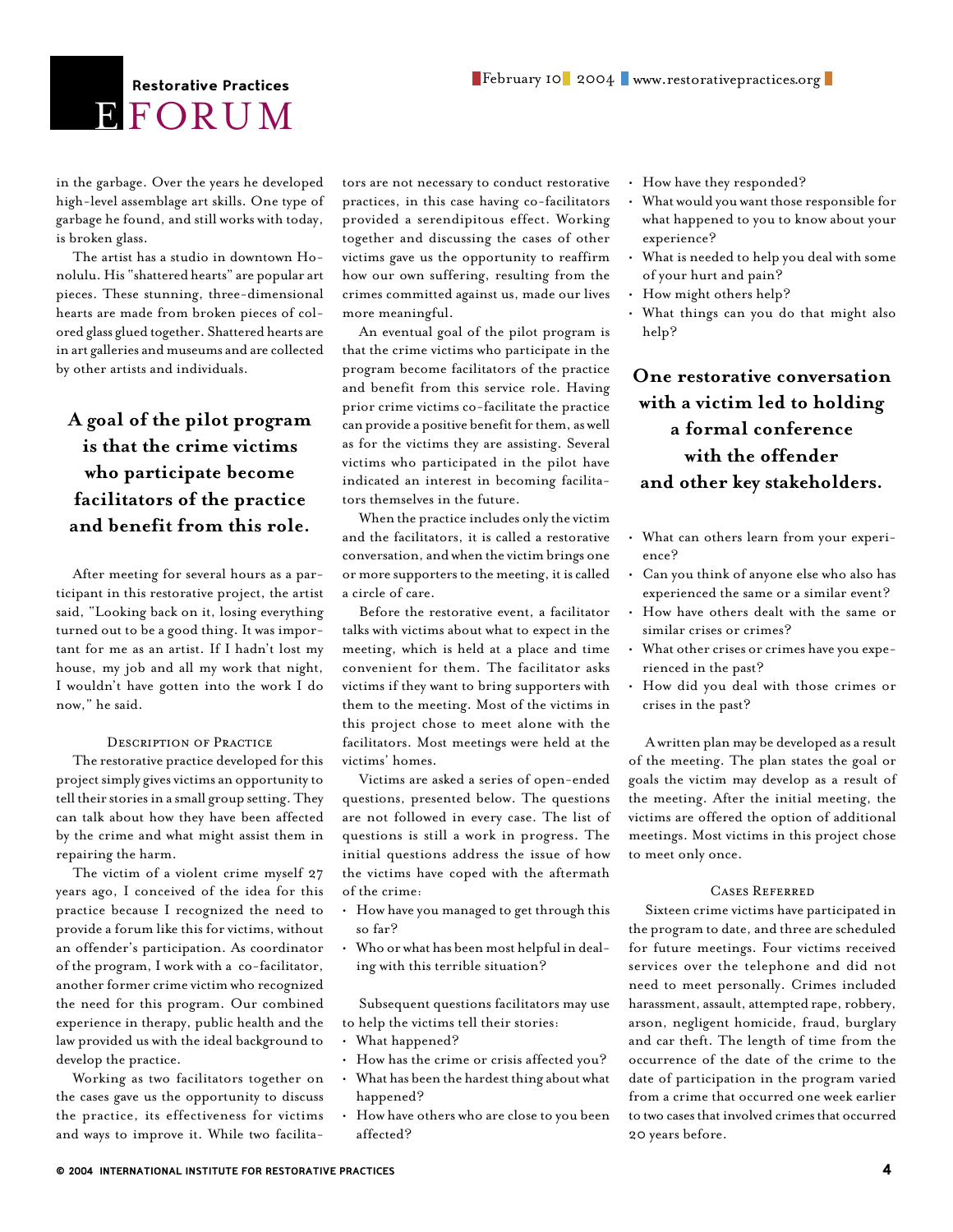# **E** FORUM

Most restorative conversation meetings lasted about 90 minutes. One restorative conversation, with a victim traumatized by a death that occurred the month before, lasted well over three hours.

Another restorative conversation with a victim led to holding a formal restorative conference with the offender and other key stakeholders. A group of ten participants, including supporters for both the victim and offender, met and came to an agreement about how to repair the harm caused by the crime.

In another case where the victim expressed a strong desire to meet with the offender, it was ultimately decided that it was best not to contact the offender, who had denied committing sexual abuse for many years. The victim in that case, however, benefited from two restorative conversations with the facilitators.

Over 500 brochures were distributed by several of the collaborators (MADD and the Crime Compensation Commission) to three hospital emergency rooms and a mental health clinic, but only one of the 16 victims who participated learned of the program this way. Most cases were referred to the program by word-of-mouth through the two facilitators or a collaborating organization. A short newspaper article describing the program provided five victims with information about the program.

### PARTICIPANT SATISFACTION WITH PROGRAM

The victims surveyed about their participation indicated high levels of satisfaction with the practice. Many indicated that the practice greatly surpassed their expectations of what it might accomplish. "Thank you so much! I never thought this could have been so helpful!" said one victim as she hugged the facilitator.

Quotes from victims about what they found most useful included:

- "I could tell my story and be listened to and look for positive outcomes."
- "Realizing that my own reactions (or nonreactions) are my strength."
- "Closure. Identifying things that we can do."

### Future Goals

- Continue the pilot program for 12 more months.
- Work to recruit and train victim participants to become facilitators in the program.
- Work with the City and County of Honolulu Prosecutor's Office, which plans to select negligent homicide cases that will not be prosecuted and refer them to MADD, which may then refer them to this program.
- Continue working with the other Honolulu collaborators in distributing the brochures, including the police department, which has resisted referring crime victims to the program for "liability reasons." This is unfortunate because the police are the ideal outlet for informing victims about the program.
- Continue collecting and telling the stories of victims about the benefits of a restorative approach to crime, so that they may share them with others.
- Finally, remember that it took over 2000 years to create our current criminal justice system, and recognize that it may take some time to return to restorative justice.  $\mathbb D$

The views expressed in this article are those of the author and are not necessarily those of the International Institute for Restorative Practices.

#### **REFERENCES**

- Berg, I. & Steiner, T. (2003). Children's Solution Work. New York: W.W. Norton.
- Braithwaite, J. (2002). Restorative Justice & Responsive Regulation. New York: Oxford University Press.
- His Holiness the Dalai Lama (1999). Ethics for the New Millennium. New York: Riverhead Books.
- DeJong, P. & Berg, I. (2002). Interviewing for Solutions. Pacific Grove, Ca.: Wadsworth.
- De Shazer, S. (2003). "Don't Think, But Observe": What is the Importance of the Work of Ludwig Wittgenstein for Solution-Focused Brief Therapy? Retrieved No-

vember 23, 2003, from [http://www.brief](http://www.brief-therapy.org/steve_thoughts.htm)[therapy.org/steve\\_thoughts.htm.](http://www.brief-therapy.org/steve_thoughts.htm)

- Federal Bureau of Investigation (2003). Crime in the United States, 2002. Washington, D.C.: U.S. Department of Justice.
- Frankl, V. (1984). Man's Search for Meaning. New York: Simon & Schuster.
- Hall, D. (1996). Criminal Law and Procedure. New York: Delmar Publishers.
- Hoyle, C. (2002). Securing Restorative Justice for the "Non-Participating" Victim. In C. Hoyle & R. Young (eds.), New Visions of Crime Victims. Oxford, U.K.: Hart Publishing.
- Kerner, H., Marks, E. & Schreckling, J. (1992). Implementation and Acceptance of Victim-Offender Mediation Programs in the Federal Republic of Germany: A Survey of Criminal Justice Institutions. In H. Messmer & H.U. Otto (eds.), Restorative Justice on Trial: Pitfalls and Potentials of Victim-Offender Mediation: International Research Perspectives. Dordrecht, Netherlands: Kluwer Academic.
- Maxwell, G. & Morris, A. (1996). Research on Family Group Conferences with Young Offenders in New Zealand. In J. Hudson, et al. (eds.), Family Group Conferences: Perspectives on Policy and Practice (pp. 88-110). Monsey, N.Y.: Criminal Justice Press.
- McCold, P. & Wachtel, T. (2002). Restorative Justice Theory Validation. In E. Weitekamp and H-J. Kerner (eds.), Restorative Justice: Theoretical Foundations (pp. 110-142). Devon, U.K.: Willan Publishing.
- McCold, P. & Wachtel, B. (1996). Restorative Policing Experiment: The Bethlehem Police Family Group Conferencing Project. Retrieved December 17, 2003, from [http://](http://fp.enter.net/restorativepractices/BPD.pdf)fp.enter.net/restorativepractices/ BPD.pdf.
- Moore, D. B. & O'Connell, T. (1994). Family conferencing in Wagga Wagga: a communitarian model of justice. In C. Alder & J. Wundersitz (eds.), Family Conferencing and Juvenile Justice: The Way Forward or Misplaced Optimism? (pp. 45-86). Canberra, Australia: Australian Institute of Criminology.